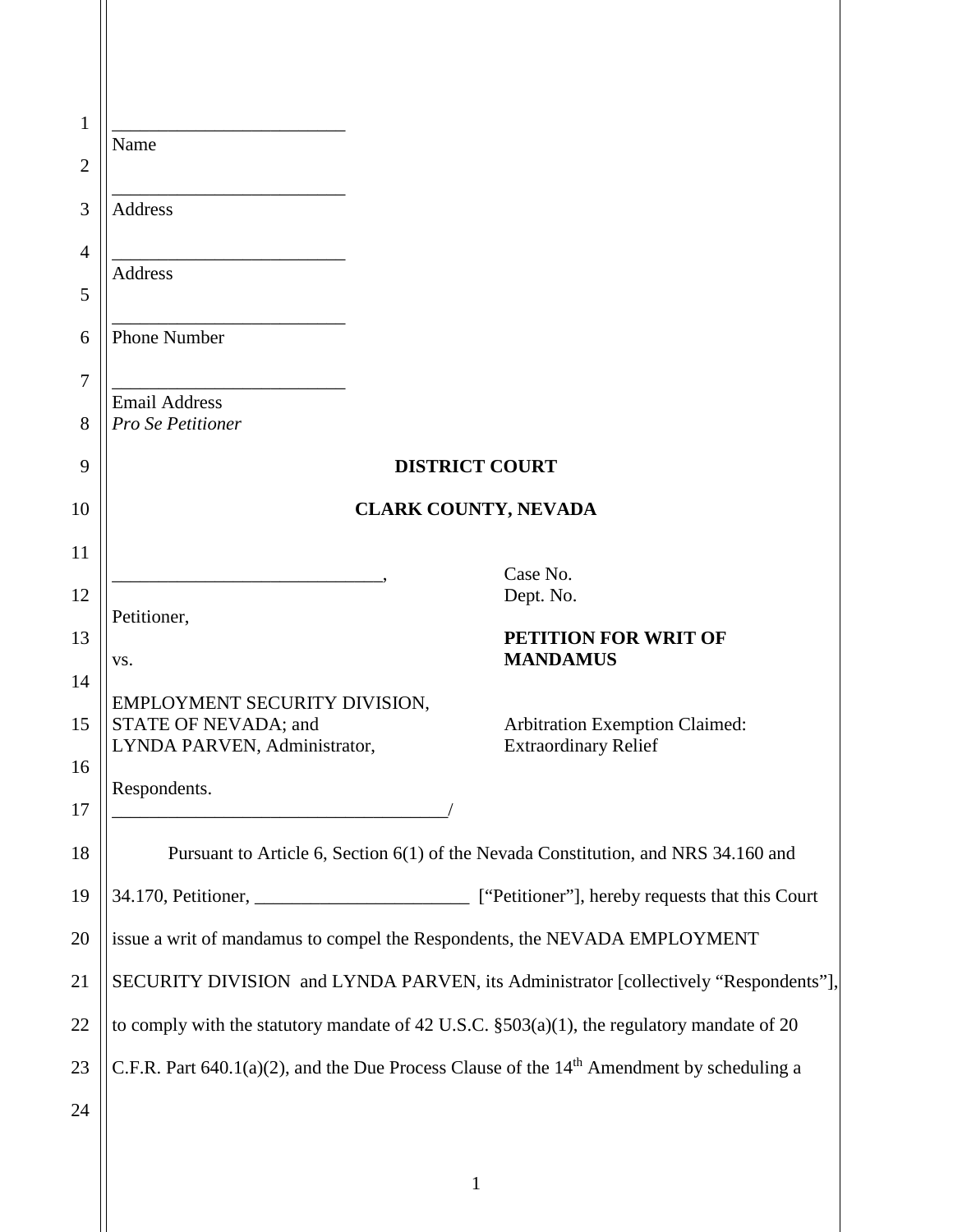1 2 3 hearing on Petitioner's denial of/application for Pandemic Unemployment Assistance under the CARES Act, Publ. L. 116-136 (March 27, 2020) or to show cause why a hearing has not been scheduled.

4 5 6 7 8 9 10 11 Petitioner applied for Pandemic Unemployment Assistance ["PUA"] on \_\_\_\_\_\_\_\_\_\_\_\_\_\_\_ *(date).* Petitioner was denied PUA on \_\_\_\_\_\_\_\_\_\_\_\_\_\_\_\_\_ *(date).* To date, Petitioner has not received any PUA benefits and has not gotten a hearing. Respondents have violated federal law and the procedural due process rights of the Petitioner by not disbursing PUA and not holding a hearing in over \_\_\_\_\_\_\_\_ months. Petitioner asks this Court to require Respondents to disburse, schedule a hearing, or show cause why PUA and a hearing have been denied. This Petition is supported by the concurrently filed Memorandum of Points and Authorities and verification of Petitioner.

12 13

14

15

16

17

18

19

20

## **JURISDICTION AND RELIEF SOUGHT**

NRS 34.160 allows the district court to issue a writ of mandamus "to compel performance of an act which the law especially enjoins as a duty resulting from an office, trust, or station. . . ." NRS 34.170 also requires a writ to issue "in all cases where there is not a plain, speedy and adequate remedy in the ordinary course of law." Typically, a denial of unemployment benefits requires an administrative hearing and allows a petition for judicial review under NRS 612.500, 612.530, and NRS 233B.039(3)(a). Respondents acted on Petitioner's application and have not scheduled or held a hearing so there is no "contested case" under NRS 233B.032, no opportunity for judicial review, and no adequate remedy at law.

21 22 23 NRS 34.150 through 34.310 provide the legal basis for a writ of mandamus. A writ of mandamus is not a complaint, but extraordinary relief (NRAP Part III) that is discretionary, meaning a court may deny or accept the writ. NRAP  $21(b)(1)$ . A writ of mandamus is available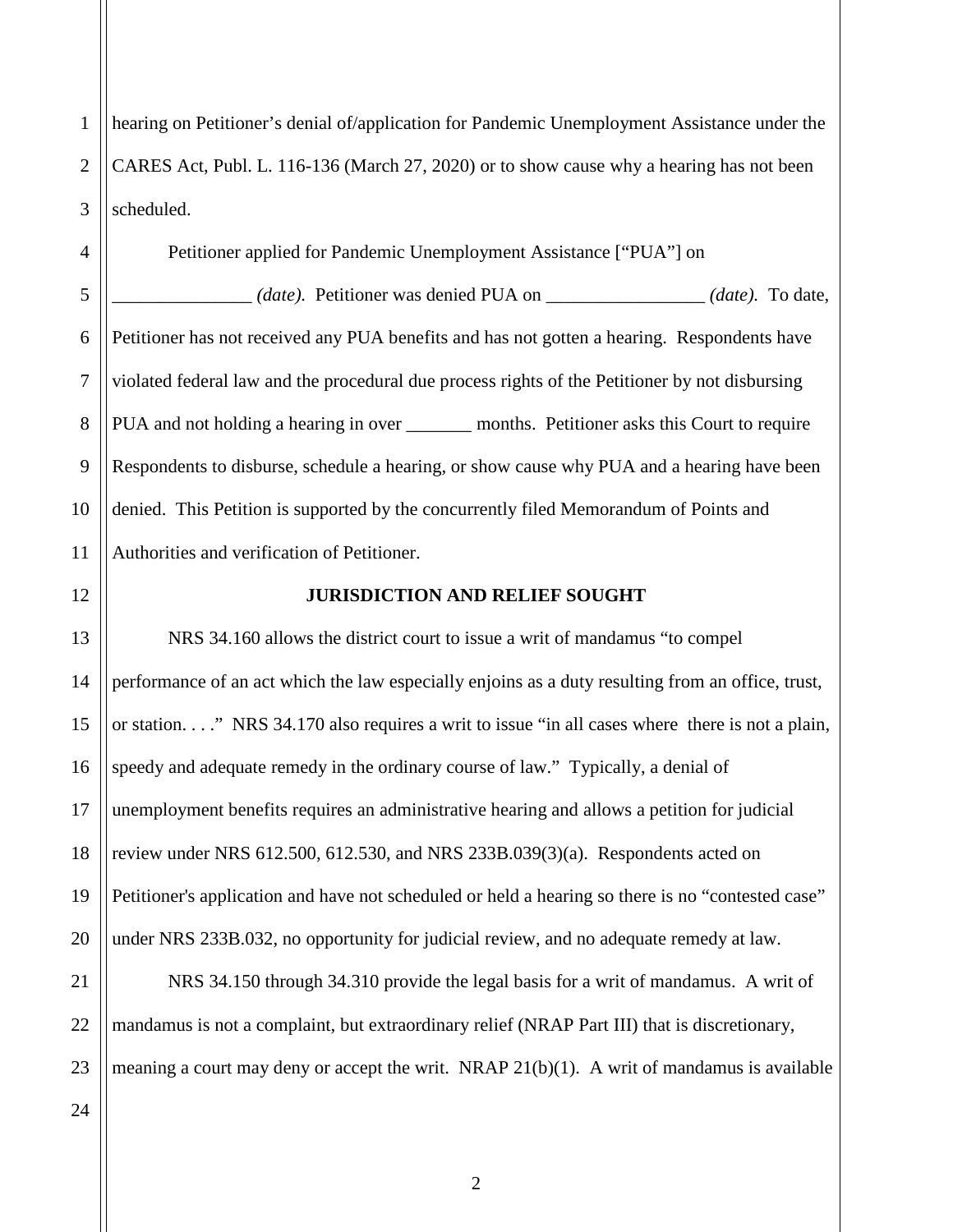1 2 3 4 5 6 when the moving party lacks an adequate remedy at law "to compel the performance of an act which the law especially enjoins as a duty resulting from an office, trust or station." NRS 34.160. The petition seeking writ of mandamus relief is not served upon any party, but the actual writ, if approved by the court, must be served the same as any other civil action unless otherwise ordered by the court. NRS 34.280. If the court accepts a writ, the court may either grant it or schedule a hearing and usually set a briefing schedule. NRS 34.200, 34.260.

7 8 9 10 11 12 13 14 15 16 17 18 19 20 This Court "may issue a writ of mandamus to control the . . . arbitrary or capricious exercise of discretion." *Meyer v. Eighth Judicial District Court*, 110 Nev. 1357, 1361, 885 P.2d 622, 625 (1994); *see also Int'l Game Tech., Inc. v. Second Judicial Dist. Court*, 124 Nev. 193, 197, 179 P.3d 556, 558 (2008). "Mandamus will not lie to control discretionary action, unless discretion is manifestly abused or is exercised arbitrarily or capriciously." *Round Hill Gen. Imp. Dist. v. Newmann,* 97 Nev. 601, 603-604, 637 P.2d 534, 536 (1981). Thus, this Court can issue a writ of mandamus if Respondents have acted arbitrarily, capriciously, or abused their discretion. Respondents have acted arbitrarily and capriciously if its failure to disburse PUA or schedule a hearing is contrary to law. *Nevada Gaming Commission v. Consolidated Casinos,* 94 Nev. 139, 141, 575 P.2d 1337, 1338 (1978); *Redmer v. Barbary Coast Hotel & Casino,* 110 Nev. 374, 378, 872 P.2d 341, 344 (1994); *see also* NRS 233B.135(3)(a)(where court may set aside agency actions that violate constitutional or statutory provisions). Stated another way, this Court may issue a writ of mandamus if Respondents have acted contrary to law. *Sullivan v. Eighth Judicial Dist. Court,* 111 Nev. 1367, 1372, 904 P.2d 1039, 1042-43 (1995).

21

22

23

**ISSUE PRESENTED**

Have Respondents Violated 42 U.S.C. §503(a)(1) and 20 C.F.R. Part 640.1(a)(1), and Due Process by Not Disbursing PUA or Holding a Hearing on Petitioner's PUA Application within 7 weeks?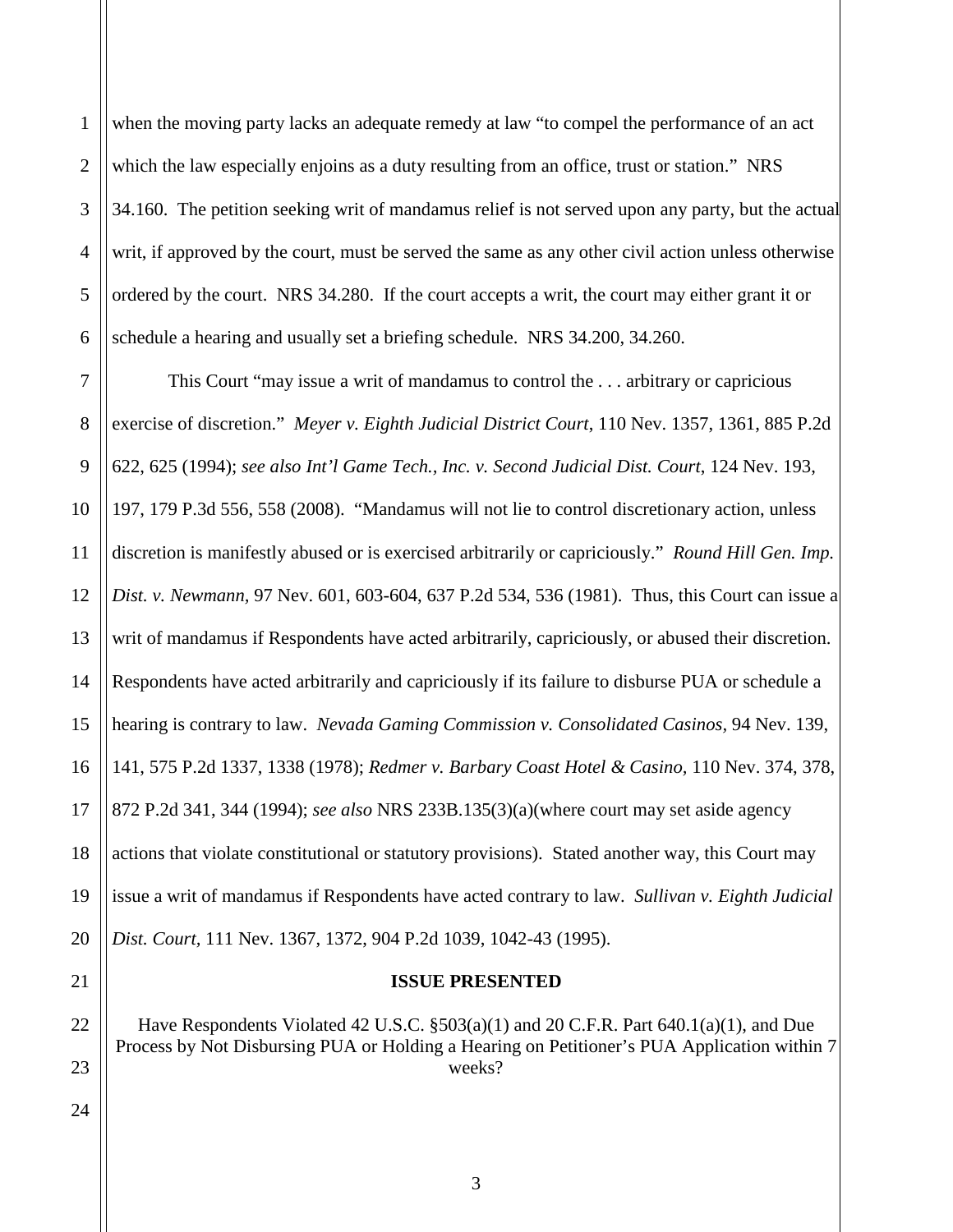| $\mathbf{1}$   | <b>NECESSARY FACTS</b>                                                                                 |  |  |
|----------------|--------------------------------------------------------------------------------------------------------|--|--|
| $\overline{2}$ | Petitioner filed an application for PUA on _______________(date). Petitioner received                  |  |  |
| 3              | a denial of PUA benefits on ____________________(date) and requested a hearing on                      |  |  |
| $\overline{4}$ | ( <i>date</i> ). Petitioner was not eligible for regular unemployment or extended                      |  |  |
| 5              | benefits and was idled as a result of the COVID-19 shutdown under Governor Sisolak's state of          |  |  |
| 6              | emergency declaration. Furthermore, Petitioner cannot telework and has not received any                |  |  |
| $\tau$         | severance package or cashed out vacation or sick time. Therefore, Petitioner is eligible for           |  |  |
| 8              | PUA.                                                                                                   |  |  |
| 9              | Petitioner has not heard anything on the application in over _________ months. Petitioner              |  |  |
| 10             | has been without benefits for almost ________ months. Respondents have a duty to timely                |  |  |
| 11             | disburse PUA or hold hearings if these benefits are denied.                                            |  |  |
| 12             | <b>REASONS WHY WRIT SHOULD ISSUE</b>                                                                   |  |  |
| 13             | If Respondents have violated the U.S. constitution or other federal law, a writ of                     |  |  |
| 14             | mandamus may be issued by this Court to prevent such illegal activity. Stumpf v. Lau, 108 Nev.         |  |  |
| 15             | 826, 836, 839 P.2d 120, 126 (1992)(overruled on justiciability grounds in Herbst Gaming, Inc.,         |  |  |
| 16             | v. Heller, 122 Nev. 877, 141 P.3d 1224 (2006)); see also State v. Eighth Judicial Dist. Court,         |  |  |
| 17             | 129 Nev. 492, 306 P.3d 369 (2013)(where writ of mandamus or writ of prohibition sufficient to          |  |  |
| 18             | challenge constitutionality of state sex offender registry). Respondents have violated the             |  |  |
| 19             | CARES Act of 2020, 42 U.S.C. §503(a)(1), the regulatory mandate of 20 C.F.R. Part                      |  |  |
| 20             | $640.1(a)(2)$ , and the Due Process Clause of the 14 <sup>th</sup> Amendment by not acting promptly in |  |  |
| 21             | disbursing PUA benefits and not holding hearings.                                                      |  |  |
| 22             |                                                                                                        |  |  |
| 23             |                                                                                                        |  |  |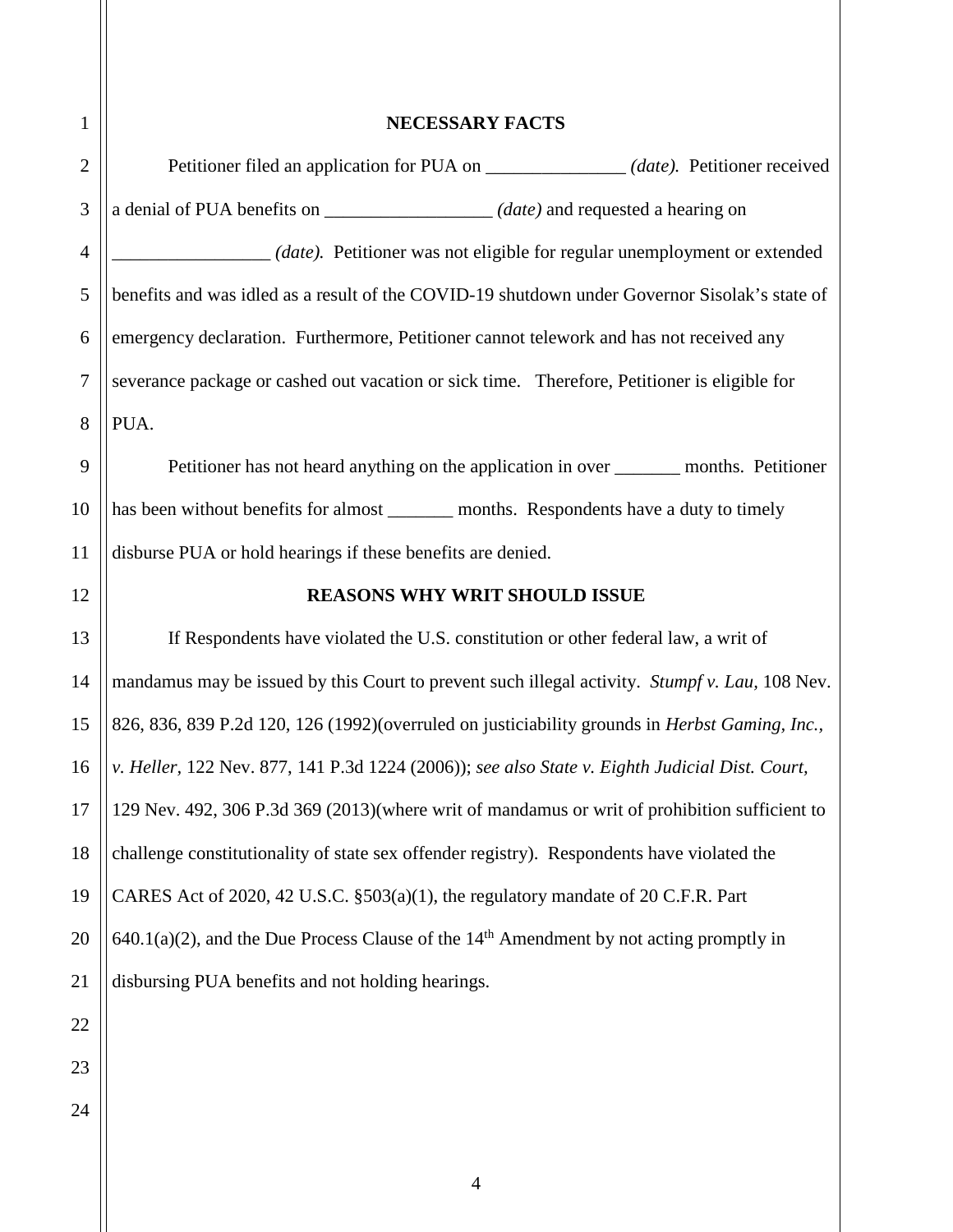## *The CARES Act of 2020 and PUA*

Pandemic Unemployment Assistance under the CARES Act of 2020 ["CARES Act"] provides PUA or cash assistance to workers idled by the COVID-19 pandemic for up to 39 weeks, between January 27, 2020 and December 3[1](#page-4-0), 2020.<sup>1</sup> CARES Act Section 2102(c). PUA provides a safety net for self-employed, independent contractors, church workers, and others who are not eligible for regular unemployment benefits. CARES Act at Section 2103.

7 8 9 10 11 Congress allocated funding for PUA and administrative expenses without any obligation to Nevada to pay it back. CARES Act Section 2102(f)(2),  $(g)(1)(B)$  and  $(g)(2)(B)$ . A critical component of PUA is getting this money to idled workers without the usual seven day waiting period (Section 2102(e)) and allowing self certification that the lack of work is related to COVID-19. Section 2102(a)(3)(A)(ii).

12 13 14 15 16 17 18 19 20 The Department of Labor issued guidance to Respondents in Unemployment Insurance Program Letter ["UIPL"] No. 16-20 on April 5, 2020. The Department of Labor required "[f]ull payment of PUA when due must be made as soon as administratively feasible." UIPL No. 16-20 at I-11. On July 21, 2020, the Department of Labor issued Change 2 to Program Letter No. 16-20, emphasizing the prompt determination of suspected fraud claims and the constitutional due process requirements set forth in *California Dept. of Human Resources Development v. Java*, 402 U.S. 121, 133 (1971). UIPL No. 16-20 Change 2 at I-10 (referencing UIPL No. 01-16 (2015)). The *Java* Court interpreted the "when due" words in 42 U.S.C.  $\S$  503(a)(1) and found that a seven week delay before a hearing to adjudicate a claim violated the "when due" obligation. *See infra* at 6.

21 22

j

3

4

5

<span id="page-4-0"></span><sup>23</sup> 24 <sup>1</sup> The Continued Assistance for Unemployed Workers Act of 2020 extends these benefits to March 14, 2021. [https://blog.dol.gov/2021/01/11/unemployment-benefits-answering-common](https://blog.dol.gov/2021/01/11/unemployment-benefits-answering-common-questions)[questions](https://blog.dol.gov/2021/01/11/unemployment-benefits-answering-common-questions)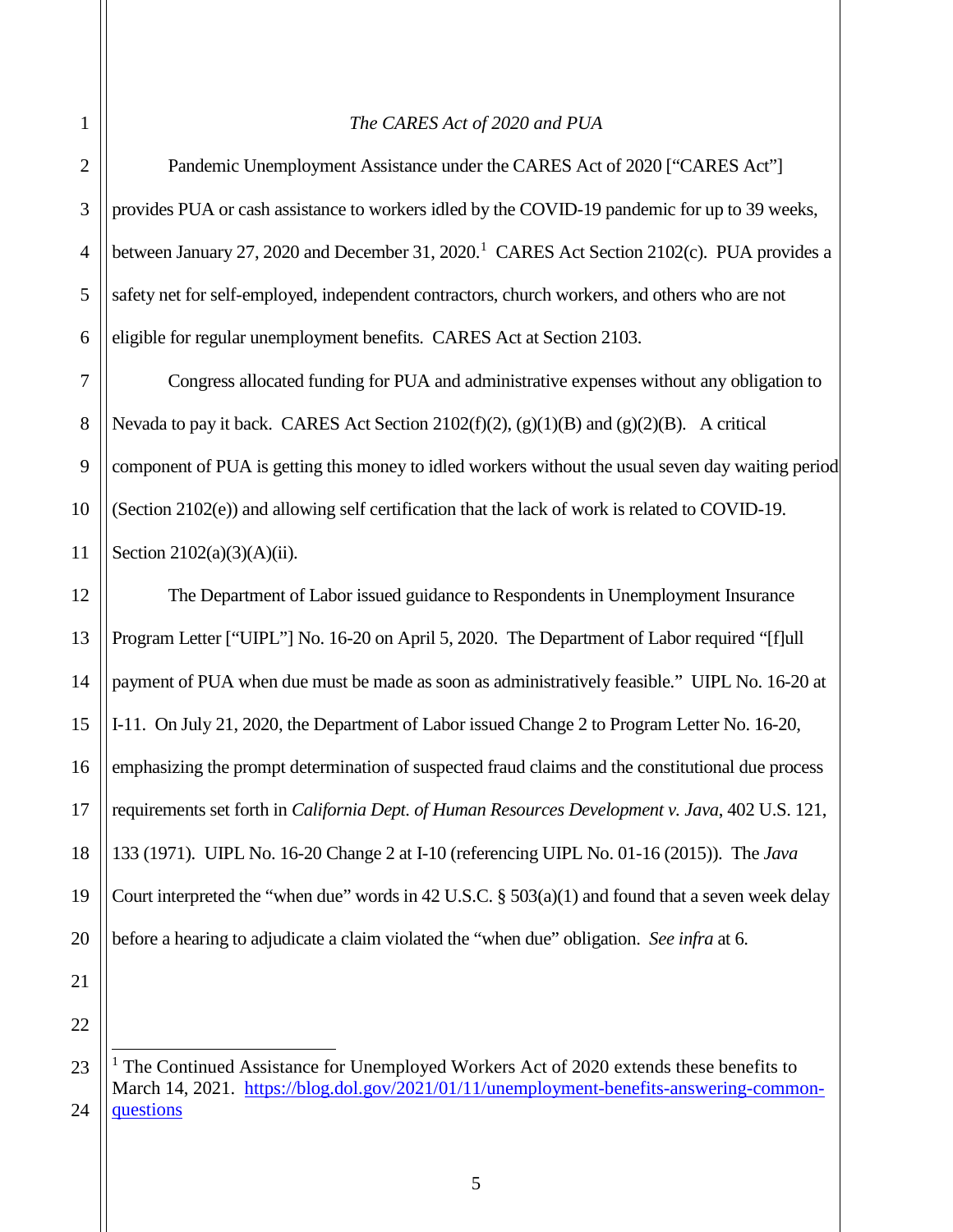The State of Nevada has a similar "when due" requirement for unemployment benefits. NRS 612.612. 20 C.F.R. Part 640.4 requires Nevada to provide "unemployment benefits to eligible claimants with the greatest promptness that is administratively feasible." To comply with this requirement, federal regulations require Respondents to disburse unemployment benefits to 87% of claimants within 14 days. 20 C.F.R. Part 640.5 (2020). Disbursement of benefits and prompt adjudication go together and Nevada must ensure the promptness of payments and "the corresponding need for promptness by the State in making determinations of eligibility." 20 C.F.R. Part 640.1(a)(2)(2020). 42 U.S.C. § 530(a)(1) is codified at 20 C.F.R. Part 640.2(a)(2020).

On May 11, 2020, Governor Steve Sisolak issued Directive 19 and recognized that the delay in unemployment benefits may result in "serious health, safety, welfare and financial consequences" to Nevada workers. Respondents have received funding under the CARES Act to disburse PUA to Nevada workers.<sup>[2](#page-5-0)</sup> On May 16, 2020, ESD allowed online PUA applications for the first time. DETR Press Release of May 2[3](#page-5-1), 2020.<sup>3</sup> On July 18, 2020<sup>[4](#page-5-2)</sup>, appeals of PUA denials first became available and hearings started sometime in October of 2020.

Under the CARES Act, idled workers can self-certify that they are entitled to PUA based on losing a job or job offer because of the COVID-19 pandemic, among other reasons.<sup>[5](#page-5-3)</sup> Respondents have a duty to disburse PUA benefits "when due . . . as soon as administratively feasible." UIPL No. 16-20 at I-11. Respondents also have a duty to schedule and hold administrative hearings on the denial of PUA benefits as soon as administratively feasible. The excessive delay in providing these

<span id="page-5-0"></span>20

 $\overline{a}$ 

<sup>&</sup>lt;sup>2</sup> https://nyhealthresponse.ny.gov/wp-content/uploads/2020/05/COVID-19-Directive-019.pdf <sup>3</sup> <https://cms.detr.nv.gov/Content/Media/PUA%20Weekly%20Filing.pdf>

<span id="page-5-2"></span><span id="page-5-1"></span><sup>&</sup>lt;sup>4</sup> Nevada Department of Employment, Training and Rehabilitation Press Release of July 18 2020 see [https://www.fox5vegas.com/coronavirus/pua-claimants-can-file-appeals-online-as-of](https://www.fox5vegas.com/coronavirus/pua-claimants-can-file-appeals-online-as-of-saturday/article_32fde3b8-c946-11ea-a125-f7a0aecafe43.html)[saturday/article\\_32fde3b8-c946-11ea-a125-f7a0aecafe43.html](https://www.fox5vegas.com/coronavirus/pua-claimants-can-file-appeals-online-as-of-saturday/article_32fde3b8-c946-11ea-a125-f7a0aecafe43.html)

<span id="page-5-3"></span> $<sup>5</sup>$  UIPL No. 16-20 at 3. In addition, PUA is not available to those idled workers who can</sup> telework or have received severance, sick or vacation benefits from their employer.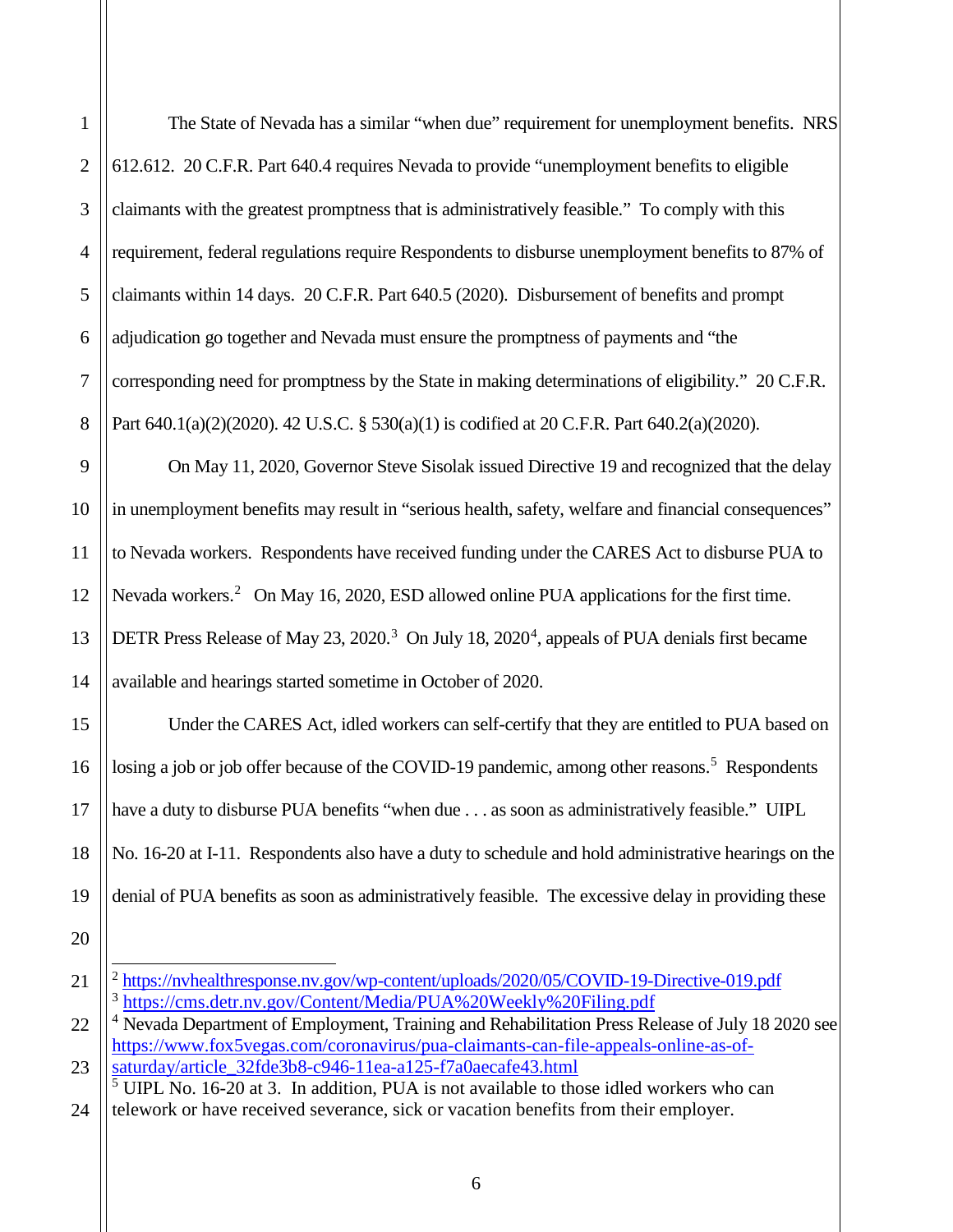| $\mathbf{1}$   | benefits implicates 42 U.S.C. $\S$ 503(a)(1) and the statutory obligation to disburse benefits "when                                                                                |  |  |  |
|----------------|-------------------------------------------------------------------------------------------------------------------------------------------------------------------------------------|--|--|--|
| $\overline{2}$ | due." California Dept. of Human Resources Development v. Java, 402 U.S. 121, 133 (1971).                                                                                            |  |  |  |
| 3              | The same "when due" and "administratively feasible" language in the CARES Act was used                                                                                              |  |  |  |
| 4              | for regular unemployment involved in Java. Java, 402 U.S. at 131. In Java, the unemployed worker                                                                                    |  |  |  |
| 5              | was eligible for unemployment benefits and receiving them when the State of California stopped                                                                                      |  |  |  |
| 6              | payment based on the employer appeal. Java, 402 U.S. at 123. The Supreme Court held that a seven                                                                                    |  |  |  |
| $\tau$         | week delay before a hearing violated 42 U.S.C. § 503(a)(1). In the instant case, Petitioner's                                                                                       |  |  |  |
| 8              |                                                                                                                                                                                     |  |  |  |
| 9              | appealed the denial on _______________________, almost __________ months ago.                                                                                                       |  |  |  |
| 10             | In Fusari v. Steinberg, the United States Supreme Court found that excessive delay in the                                                                                           |  |  |  |
| 11             | adjudication of claims for unemployment benefits could deprive due process even if those benefits                                                                                   |  |  |  |
| 12             | are ultimately granted. Fusari, 419 U.S. 379, 389 (1975).                                                                                                                           |  |  |  |
| 13             | In this case, Respondents have not disbursed PUA or scheduled a hearing in over                                                                                                     |  |  |  |
| 14             | months. Petitioner has been idled because of COVID-19 and does not qualify for regular                                                                                              |  |  |  |
| 15             | unemployment assistance. Because Petitioner qualifies for a government benefit, Respondents                                                                                         |  |  |  |
| 16             | cannot delay a hearing without violating procedural due process. Even if Petitioner is not eligible,                                                                                |  |  |  |
| 17             | Respondents have a duty hold a hearing on the denial.                                                                                                                               |  |  |  |
| 18             | The Supreme Court noted in <i>Fusari</i> that "when due" does not mean when administratively                                                                                        |  |  |  |
| 19             | payable. <i>Fusari</i> , 419 U.S. at 388 n. 15. In fact, waiting for Respondents to hold a hearing to                                                                               |  |  |  |
| 20             | determine eligibility to invoke "when due" renders these words a                                                                                                                    |  |  |  |
| 21             | virtual nullity, limiting it to those cases where the state concedes that unemployment is                                                                                           |  |  |  |
| 22             | due someone and simply fails to establish administrative mechanisms that result in<br>paying him within a reasonable amount of time If the content of the "when due"                |  |  |  |
| 23             | clause were so eviscerated, a state could take all the time in the world to decide that an<br>unemployed person was entitled to compensation, provided that it got the check to him |  |  |  |
| 24             | promptly when it did decide[.]                                                                                                                                                      |  |  |  |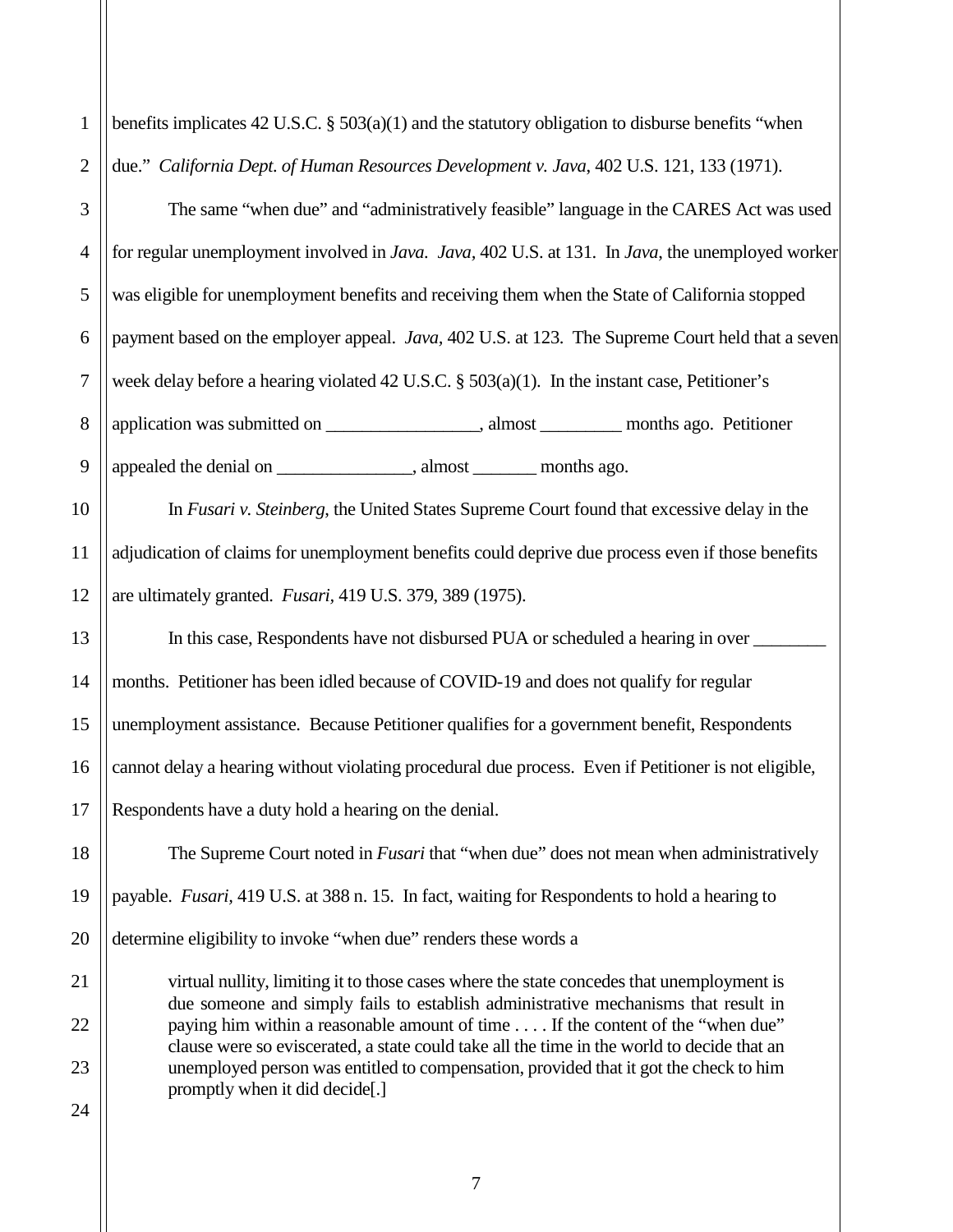| 1              |                                                                                                                                                                                                                                       |  |
|----------------|---------------------------------------------------------------------------------------------------------------------------------------------------------------------------------------------------------------------------------------|--|
| $\overline{2}$ | <i>Pennington v. Didrickson, 22 F.3d 1376, 1386 (7th Cir. 1994) (internal quotations and</i><br>citations omitted).                                                                                                                   |  |
| 3              | The Seventh Circuit has also found that a delay in excess of 14 days after the first                                                                                                                                                  |  |
| 4              | compensable week violates the "when due" language of the Social Security Act dealing with                                                                                                                                             |  |
| 5              | unemployment benefits. Burtton v. Johnson, 538 F.2d 765 (7 <sup>th</sup> Cir. 1976); see also Islam v. Cuomo,                                                                                                                         |  |
| 6              | 2020 U.S. Dist. LEXIS 133082, *14 (E.D. N.Y. 2020). Respondents have grossly exceeded this                                                                                                                                            |  |
| $\tau$         | deadline.                                                                                                                                                                                                                             |  |
| 8              | As the Supreme Court in Java noted, unemployment benefits have a much greater                                                                                                                                                         |  |
| 9              | importance than providing income to workers idled through no fault of their own, it exerts                                                                                                                                            |  |
| 10<br>11       | an influence upon the stabilization of industry Early payment of insurance<br>benefits serves to prevent a decline in the purchasing power of the unemployed,<br>which in turn serves to aid industries producing goods and services. |  |
| 12             | California Dep't of Human Resources v. Java, 402 U.S. 121, 132 (1971).                                                                                                                                                                |  |
| 13             | The Nevada economy and job stabilization are harmed by Respondents' delay in providing EUC                                                                                                                                            |  |
| 14             | and PUA.                                                                                                                                                                                                                              |  |
| 15             | Denial of Procedural Due Process of Law                                                                                                                                                                                               |  |
| 16             | Respondents' delay also violates the constitutional protection of procedural due process of                                                                                                                                           |  |
| 17             | law. In order to prevail on a due process claim, Petitioner must show a protected property                                                                                                                                            |  |
| 18             | interest in the benefit before determining what process is then due. Mathews v. Eldridge, 242                                                                                                                                         |  |
| 19             | U.S. 319, 332, 96 S. Ct. 893 (1976); Goldberg v. Kelly, 397 US 254, 297, 90 S. Ct. 1011 (1970).                                                                                                                                       |  |
| 20             | The interest that Petitioner has in receiving PUA benefits is a federal right and property                                                                                                                                            |  |
| 21             | interest protected by the 14 <sup>th</sup> Amendment. See Veterans for Common Sense v. Shinseki, 644 F.3d                                                                                                                             |  |
| 22             | 845, 873 (9th Cir. 2011) (where right to federal benefits entitled to due process protection).                                                                                                                                        |  |
| 23             |                                                                                                                                                                                                                                       |  |
| 24             |                                                                                                                                                                                                                                       |  |
|                |                                                                                                                                                                                                                                       |  |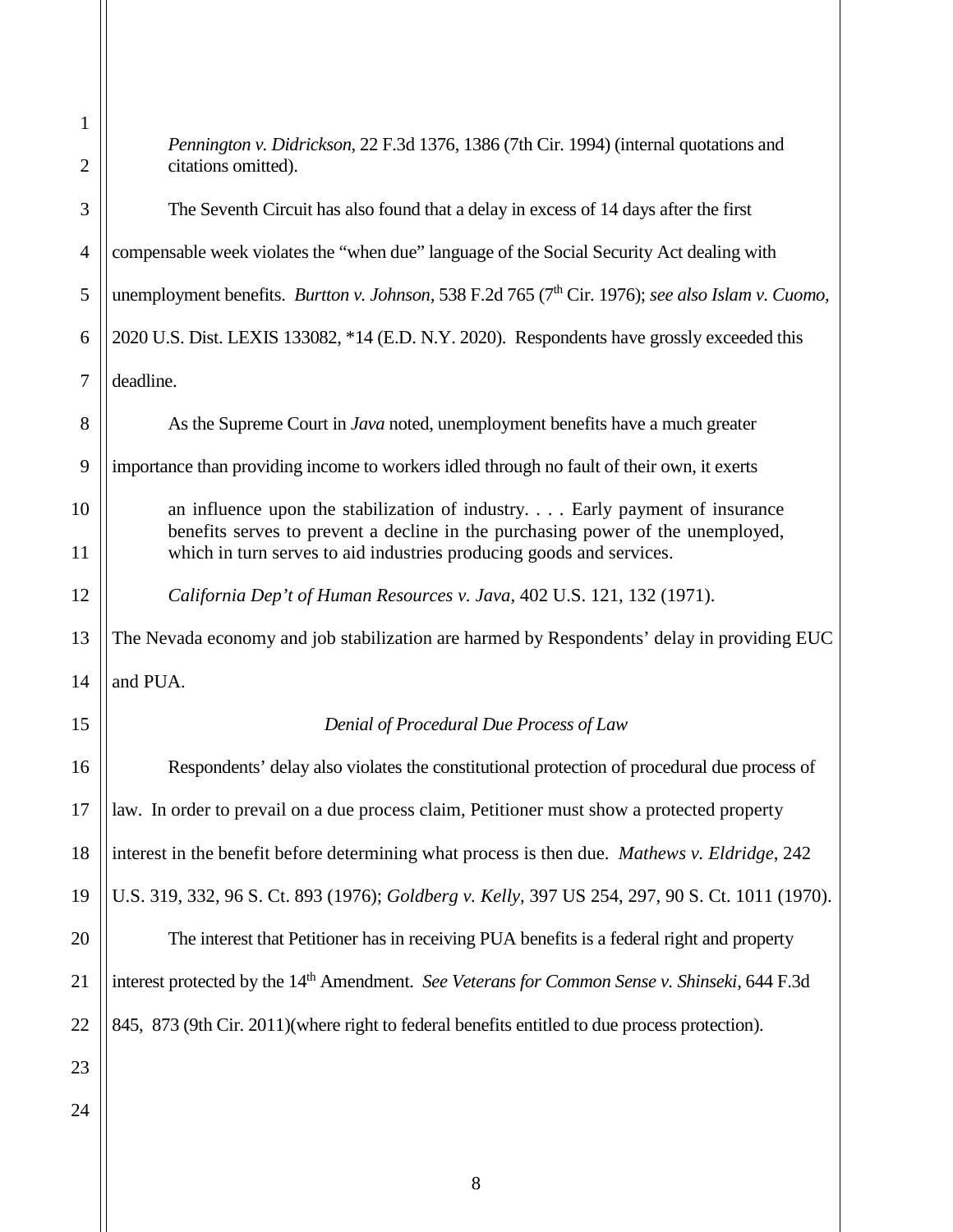| $\mathbf{1}$   | The next element of due process is a prompt hearing. An excessive delay in holding a                                                                                           |  |  |
|----------------|--------------------------------------------------------------------------------------------------------------------------------------------------------------------------------|--|--|
| $\mathbf{2}$   | hearing and disbursing PUA is an "important factor" in determining whether procedural due process                                                                              |  |  |
| 3              | has been violated. <i>Id.</i> (citing <i>Fusari supra</i> ). As the Ninth Circuit described, "at some point delay                                                              |  |  |
| $\overline{4}$ | must ripen into deprivation, because otherwise a suit alleging deprivation would forever be                                                                                    |  |  |
| 5              | premature." Id., 644 F.3d at 873-74 (citing Schroeder v. City of Chicago, 927 F.2d 957, 960 (7th Cir.                                                                          |  |  |
| 6              | 1991) (Posner, J.)).                                                                                                                                                           |  |  |
| 7              | The Ninth Circuit cataloged the delays for different federal benefits and how the circuit                                                                                      |  |  |
| 8              | courts handled these issues, allowing 180 days for a Social Security adjudication and 19 months for a                                                                          |  |  |
| 9              | Medicare reimbursement adjudication. Shinseki, 644 F.3d at 884-887. While the Court failed to                                                                                  |  |  |
| 10             | articulate a bright line, the basic standard takes into account                                                                                                                |  |  |
| 11             | the importance of the private interest and the harm to this interest occasioned by the<br>delay; the justification offered by the Government for delay and its relation to the |  |  |
| 12             | underlying governmental interest; and the likelihood the interim decision may have<br>been mistaken.                                                                           |  |  |
| 13             | Shinseki, 644 F.3d at 884.                                                                                                                                                     |  |  |
| 14             | In Wheeler v. Vermont, the Court found 37.5 days violated the statutory mandate of 42 U.S.C. §                                                                                 |  |  |
| 15             | $503(a)(1)$ and the procedural due process clause of the United States Constitution. Wheeler v.                                                                                |  |  |
| 16             | Vermont, 335 F.Supp. 856, 861 (D.Vt. 1971).                                                                                                                                    |  |  |
| 17             | Petitioner applied for PUA on ___________________. Here, Petitioner's interest is vitally                                                                                      |  |  |
| 18             | important as Governor Sisolak has indicated in Directive 19. As pointed out above, PUA serves to                                                                               |  |  |
| 19             | stabilize Nevada's economy and the harmful effects of job loss. Java, 402 U.S. at 132. Other courts                                                                            |  |  |
| 20             | have held that unemployment benefits are more important than other assistance, like Social Security                                                                            |  |  |
| 21             | or Medicare reimbursements. See supra Java, Fusari. There is also a broader, public policy reason                                                                              |  |  |
| 22             | for disbursing unemployment benefits. As one court has found, the prompt payment is needed to                                                                                  |  |  |
| 23             | effectuate                                                                                                                                                                     |  |  |
| 24             |                                                                                                                                                                                |  |  |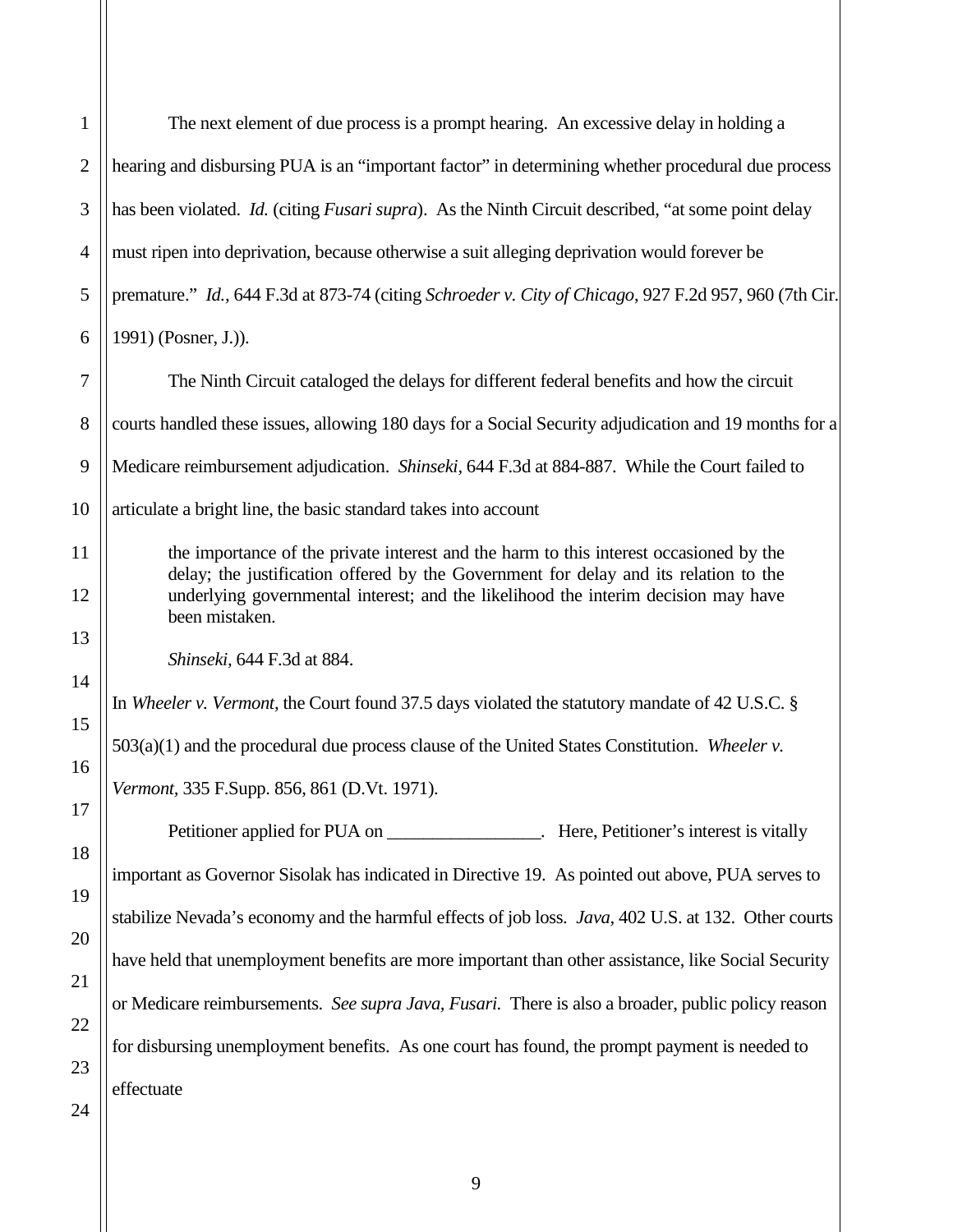the humane (or redistributive) objectives of unemployment insurance and the macroeconomic objecting (dampening the business cycle by keeping up the purchasing power of people laid off in a recession) require that unemployment compensation be paid as promptly as possible after the worker is laid off.

*Jenkins v. Bowling, 691 F.2d 1225, 1229 (7<sup>th</sup> Cir. 1982).* 

The only government interest is Respondents constant focus on fraud, but fraudulent claims should not slow down hearings because any fraud allegation will be addressed at the hearing. And there is no fraud allegation in Petitioner's case. Petitioner is qualified to receive PUA and the deprivation is erroneous, so ordering the disbursement will prove to be 100% successful.

## **CONCLUSION**

Respondents have violated the statutory and regulatory mandate of 42 U.S.C. § 503(a)(1), the CARES Act, and 20 C.F.R. Part 640.1 by not disbursing PUA or holding a hearing on the PUA application for more than months. Respondents have also violated the constitutional mandate of the 14<sup>th</sup> Amendment by the excessive delay in disbursing and in adjudicating PUA claims without any rational basis. Petitioner respectfully requests that this Court issue a writ of mandamus requiring Respondents to follow federal law, disburse PUA benefits, hold a hearing, or show cause why such relief is not warranted.

Wherefore, Petitioner respectfully requests that this Court:

(1) Issue a writ of mandamus requiring Respondents to comply with the mandates of 42 U.S.C. § 503(a)(1), the CARES Act, and 20 C.F.R. Part 640.1 and the Due Process Clause under the 14th Amendment and disburse PUA benefits, hold a hearing, or show cause why such relief is not warranted;

 $111$ 

/ / /

 $1/1$